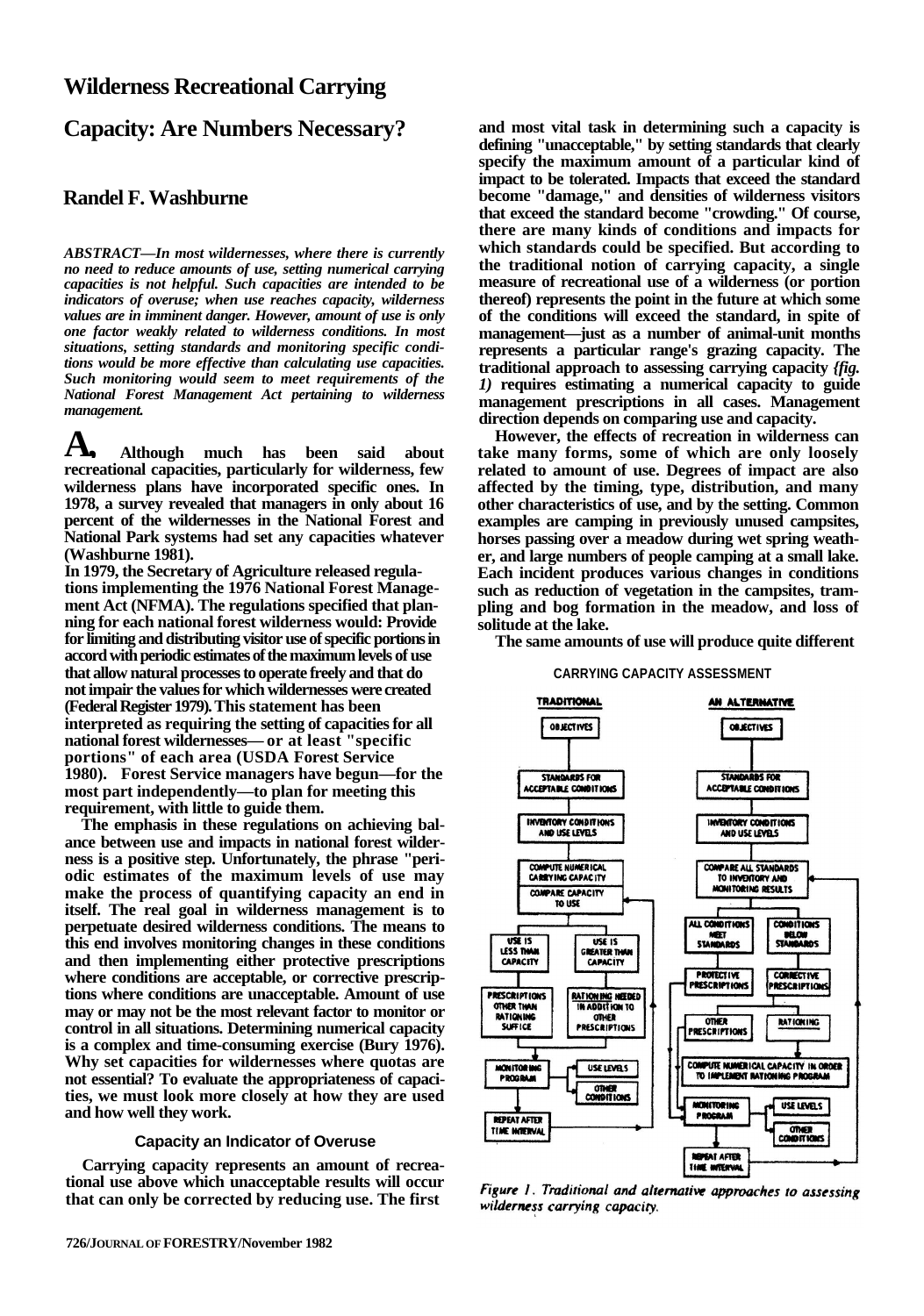results under different circumstances in each example. The same campers using previously established campsites will have far less effect on vegetation than those camping in an unused place (Cole 1981); the effects of the same horses crossing the meadow during the summer dry season may be hardly noticeable; and if the people at the lake were divided into several small parties, their numbers would have less effect on other campers solitude than if several small parties were combined into one large party (Stankey 1973). Thus the same *amounts* of use under these varying circumstances may or may not violate standards of acceptability. It might therefore be said that there is a separate carrying capacity for horses in meadows in the spring and another in the summer, one for campers who use previously established sites, one for campers who bring stoves rather than build fires, one for noisy and inconsiderate campers who walk through the camps of others, and so on. In short, a single carrying capacity cannot be expected to protect standards under all, or even most, circumstances.

The situation is further complicated by our present inability to forecast many of the effects of use in various situations. The predictability of effects depends on the aspect of carrying capacity being considered.

*Physical* carrying capacity, the space available for particular activities, is often fairly easy to associate with an amount of use. For example, on many rivers, use is rationed on the basis of campsite availability. In many wilderness settings, terrain and vegetation prescribe suitable campsites, and the number of tents that can be accomodated fixes the physical capacity.

*Social* carrying capacity, which is the number and distribution of visitors that provide a minimally acceptable wilderness experience, is more difficult to define than physical capacity. The difficulty stems from the complexity of defining what is an "acceptable" experience in terms of number and type of contacts with other parties, and determining how these contacts vary with different amounts of use. "Acceptability" is partially understood, however (Stankey 1973). The relationship between use and contacts also can be predicted. For instance, the Wilderness Travel Simulator (Shechter and Lucas 1978) can be used to predict the number and location of trail and camp encounters that will result from a given amount and pattern of use. Probably the most difficult to specify is *biological* (or ecological) carrying capacity: the ability of the resource to withstand recreational use without unacceptable changes to the ecological components (vegetation, soils, water, wildlife, etc.). The relationships of recreational use levels to the many components of the wilderness ecosystem are not well understood. Vegetative effects are best understood, but appear to be too complex for ready prediction. For instance, damage to vegetation at a campsite does not increase at a constant rate with numbers of visitors; such damage depends on characteristics of the site itself and on the behavior of the various visitors, as well as the amount, timing, and type of use (Cole 1981). Capacity estimation is further complicated by the effects of management. The harm caused by numbers of users in many cases can be alleviated or changed by what the manager is willing, able, or allowed to do (Godin and Leonard 1977). For example, the wilderness ranger who drains water from trails early in the season

lessens erosion caused by subsequent use. Trail location generally has more influence on erosion than amount of use (Helgath 1975). Relocating a well-traveled trail away from campsites reduces the number of in-camp encounters.

Between the time a capacity estimate is developed and the time recreational use grows to that amount, changes in types of use and management practices will usually make the capacity estimate obsolete. As a result, use might conceivably exceed "capacity" without violating standards, or standards might well be violated before use reaches the prescribed capacity. Furthermore, capacities and use must be calculated for relatively large areas, while intense localized use could cause unacceptable conditions on a small scale that would go undetected.

#### **The Monitoring Alternative**

Because the amount of use is such a poor indicator of what we are really concerned about—conditions in the wilderness—we would do better to monitor the specific conditions themselves. Such monitoring must be repeated at regular intervals, and be as extensive and frequent as needs suggest and budgets allow. A monitoring program must allow the manager to anticipate deteriorating conditions and allow time to correct them before they fall below standard. This alternative approach *{fig. 1)* has essentially the same elements as the traditional approach, but they are connected in a different way and computing a numerical capacity can often be avoided.

In areas where many conditions are close to substandard, intensive and diverse monitoring programs may be needed (as well as more intensive management). But in the typical area, only certain conditions in certain portions will be approaching critical levels; most others will be safely in the acceptable range. In such a case, monitoring can be selective and thus practical for limited management budgets. In short, rather than calculating a capacity, efforts may be much better spent by close and frequent observation of conditions that really matter. Stressing particular kinds of deteriorating conditions, independent of the amount of use, helps to concentrate prescriptions directly on situations most in need of attention (such as timing, distribution, or composition of use; user behavior; or localized environmental conditions). For example, if the problem is charcoal from too many campfires, reducing use would be less effective than changing the ways campers deal with campfires. Monitoring amounts of use will continue to be desirable, because trends in use can give warning of imminent changes in an area's conditions. And information about amounts of use has other management values.

#### **Capacity Figures in Rationing**

If important standards cannot be met even after intensive management, use may need to be rationed. In such a case a capacity figure must be calculated, but it is likely to be easier than establishing a capacity as a future ceiling, as in the traditional approach. The critical factors will be more apparent as standards are threatened—all potential limiting factors do not need to be considered. For instance, in the San Gorgonio Wilderness, overnight camping quotas are based on physical capacity for suitable campsites and a social capacity for campsite isolation. Day-use capacities are based on trail

#### **November 1982/JOURNAL OF FORESTRY/727**